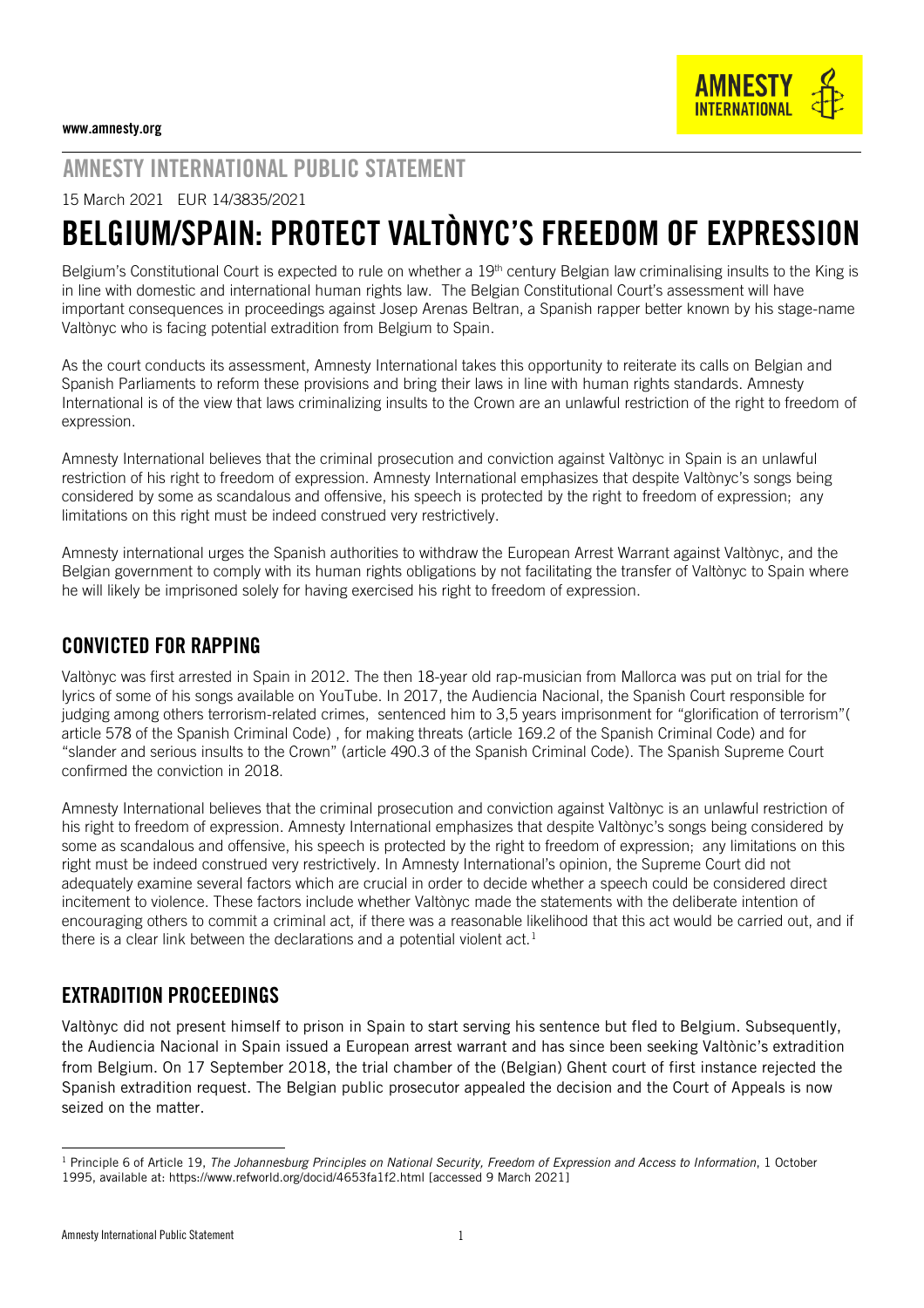Belgium's [law on the European Arrest Warrant](https://www.ejustice.just.fgov.be/cgi_loi/change_lg.pl?language=fr&la=F&cn=2003121932&table_name=loi) retains the condition of dual criminality [\(article 5§1\)](https://www.ejustice.just.fgov.be/cgi_loi/change_lg.pl?language=fr&la=F&cn=2003121932&table_name=loi) for the charges Valtònyc was convicted for. This means that if there are no corresponding offences in Belgian law to the ones in the Spanish arrest warrant, the extradition request would be denied.

The Court of First Instance of Ghent ruled that Belgium's criminal law has no offence that criminalizes "making threats" without demanding a sum of money or imposing any other condition (169.2 of the Spanish Criminal code), nor does Belgium have a criminal provision on "glorification of terrorism" (art. 578 of the Spanish Criminal Code).<sup>2</sup> On the latter charge, debate about whether the terrorism related infraction should be exempt from the criterion of double criminality, as provided in article 2.2 of the EU's Framework Decision on the arrest warrant<sup>3</sup> (or the corresponding article 5§2 of Belgium's domestic law), was put to rest by the European Court of Justice.<sup>4</sup>

As a result, the charge of "slander and serious insults to the Crown", for which Valtònyc was sentenced to one-year imprisonment, is crucial for the Belgian Court of Appeals to decide on whether the extradition would be in line with Belgium's laws and obligations.

The Belgian public prosecutor argues that the law of 6 April 1847 is a suitable basis to satisfy the criterion of double criminality and that it can serve as a basis for allowing the extradition. The law stipulates that insults to the King can be punished with up to three years imprisonment.<sup>5</sup> On 15 September 2020, the Court of Appeal of Ghent referred a preliminary question to Belgium's Constitutional Court asking whether this rarely used legal provision from 1847 is in line with Belgium's obligations on freedom of expression as protected by Belgium's constitution and by European and international human rights law. The Constitutional Court is still making this determination.

#### INTERNATIONAL LAW AND LÈSE-MAJESTÉ LAWS

The right to freedom of expression is "applicable not only to "information" or "ideas" that are favourably received or regarded as inoffensive or as a matter of indifference, but also to those that offend, shock or disturb the State or any sector of the population."<sup>6</sup> As the [UN Human Rights Committee,](https://www2.ohchr.org/english/bodies/hrc/docs/gc34.pdf) the body established to oversee the implementation of the International Covenant on Civil and Political Rights, has stated: "[R]estrictive measures must conform to the principle of proportionality; they must be appropriate to achieve their protective function; they must be the least intrusive instrument amongst those which might achieve their protective function; they must be proportionate to the interest to be protected."<sup>7</sup> The protection of a monarch from insult cannot be considered a legitimate protective function.

Belgium's law of 6 April 1847 does not conform to these standards. The law restricts freedom of expression in an unnecessary way and provides a special protected status to public figures (including the King and the members of the Royal Family) which is unwarranted.

[UN Experts](https://www.ohchr.org/EN/NewsEvents/Pages/DisplayNews.aspx?NewsID=26727&LangID=E) reasserted in February 2021 that "lèse-majesté laws have no place in a democratic country" and that "under international human rights law, public figures, including those exercising the highest political authority, such as heads of State, are legitimately subject to criticism. The fact that some forms of expression may be considered offensive or shocking to a public figure is not sufficient to justify the imposition of such severe penalties."

The European Court of Human Rights similarly has repeatedly held that "conferring special status on heads of states, shielding them from criticism solely on account of their function or status, irrespective of whether the criticism is warranted" inhibits freedom of expression without meeting any "pressing social need" and that "such a privilege exceeds what is necessary for that objective to be attained."<sup>8</sup>



<sup>&</sup>lt;sup>2</sup> Amnesty International has found that laws punishing the "glorification" or "apology" of terrorism also constitute an unlawful restriction of the right to freedom of expression. For more information[: https://www.amnesty.org/en/documents/eur41/7924/2018/en/](https://www.amnesty.org/en/documents/eur41/7924/2018/en/)

<sup>3</sup> [2002/584/JHA:](https://eur-lex.europa.eu/legal-content/EN/TXT/?uri=celex%3A32002F0584) Council Framework Decision of 13 June 2002 on the European arrest warrant and the surrender procedures between Member States - Statements made by certain Member States on the adoption of the Framework Decision

<sup>4</sup> EU Court of Justice - Case C-717/18 - [Judgment of the Court](http://curia.europa.eu/juris/document/document.jsf?text=&docid=223982&pageIndex=0&doclang=EN&mode=lst&dir=&occ=first&part=1&cid=2315930) (Grand Chamber) - 3 March 2020

<sup>&</sup>lt;sup>5</sup> The law also applies to the Royal Family.

<sup>6</sup> ECtHR. Handyside v the United Kingdom, No. 5493/72, 7 December 1976, para 49

<sup>7</sup> UN Human Rights Committee, General Comment No. 34, UN Doc. CCPR/C/GC/34 (2011), para. 34.

<sup>8</sup> ECtHR - AFFAIRE COLOMBANI ET AUTRES c. France (Requête no 51279/99) – see also : AFFAIRE ARTUN ET GÜVENER c. TURQUIE (Requête no 75510/01)